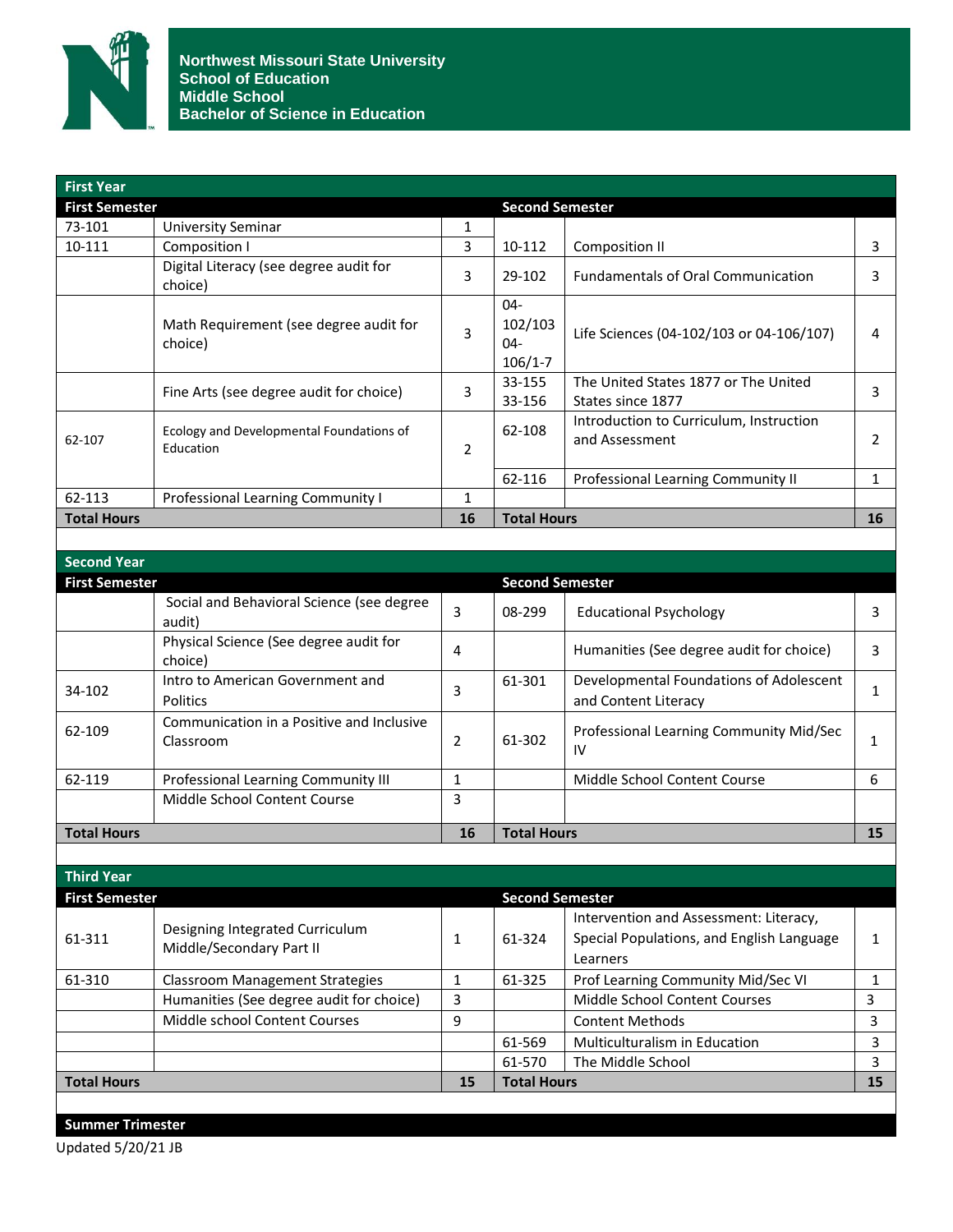

| <b>Total Hours</b>    |                                    | 15 | <b>Total Hours</b>     |                                 | 12             |
|-----------------------|------------------------------------|----|------------------------|---------------------------------|----------------|
|                       |                                    |    |                        |                                 |                |
|                       |                                    |    |                        |                                 |                |
|                       | <b>Content Electives</b>           | 9  |                        |                                 |                |
|                       | Middle School Content Courses      | 3  |                        |                                 |                |
| 08-317/322            | <b>Early Adolescent Psychology</b> | 2  | 61-432                 | Capstone Course                 | $\overline{2}$ |
| 61-430                | Middle School Practicum            | 1  | 61-474                 | Directed Teaching-Middle School | 10             |
| <b>First Semester</b> |                                    |    | <b>Second Semester</b> |                                 |                |
| <b>Fourth Year</b>    |                                    |    |                        |                                 |                |
|                       |                                    |    |                        |                                 |                |
|                       |                                    |    |                        |                                 |                |
| <b>Total Hours</b>    |                                    | 6  |                        |                                 |                |
|                       | <b>Content Elective</b>            | 3  |                        |                                 |                |
| 10-220                | Introduction to Literature         | 3  |                        |                                 |                |

Note: 1. Students who declare a major in Middle School education will be required to complete one (1) minor, concentration or endorsement from Language Arts, Math, Science, Social Science, Agriculture Ed., Business Ed., or Speech/Theatre (see content advisor for sequence of courses to take for each of these areas.)

2. Depending on options, concentration/endorsements hours may vary.

3. Take Pre-Service Teacher Assessment(MOGEA) and Content Area Assessment (MOCA) semester before student teaching

3. # Certification requirements in other states (i.e. Iowa & Nebraska) may also call for additional courses.

4. Students will be involved in field experiences from the first semester through student teaching semester which involves preparing lessons and teaching in a classroom for 16 weeks as the final grade.

\* Undergraduate enrollment is limited to students who have been admitted to the *Professional Education Program.*

*Students must earn a minimum total of 120 hours to complete their degree.*

**This sample plan is a supplement to your Degree Audit. Consult your advisor on a regular basis for individual academic planning.**

## THE NORTHWEST DIFFERENCE

The **Middle School Education** major at Northwest is a state-certified program that prepares students to teach grades five through nine. Faculty focus on ensuring students are proficient and highly qualified in content areas and understand how kids learn. Graduates of the program are equipped with the best methods to incorporating technology into the classroom, understand the development and psychology of middle school students, and know how to use assessment to improve learning outcomes.

## CAREER OPPORTUNITIES



**100%** of graduates of the middle school program obtain employment or continue their education within six months after graduation.

Updated 5/20/21 JB \*Based on self-reported data in recent years.